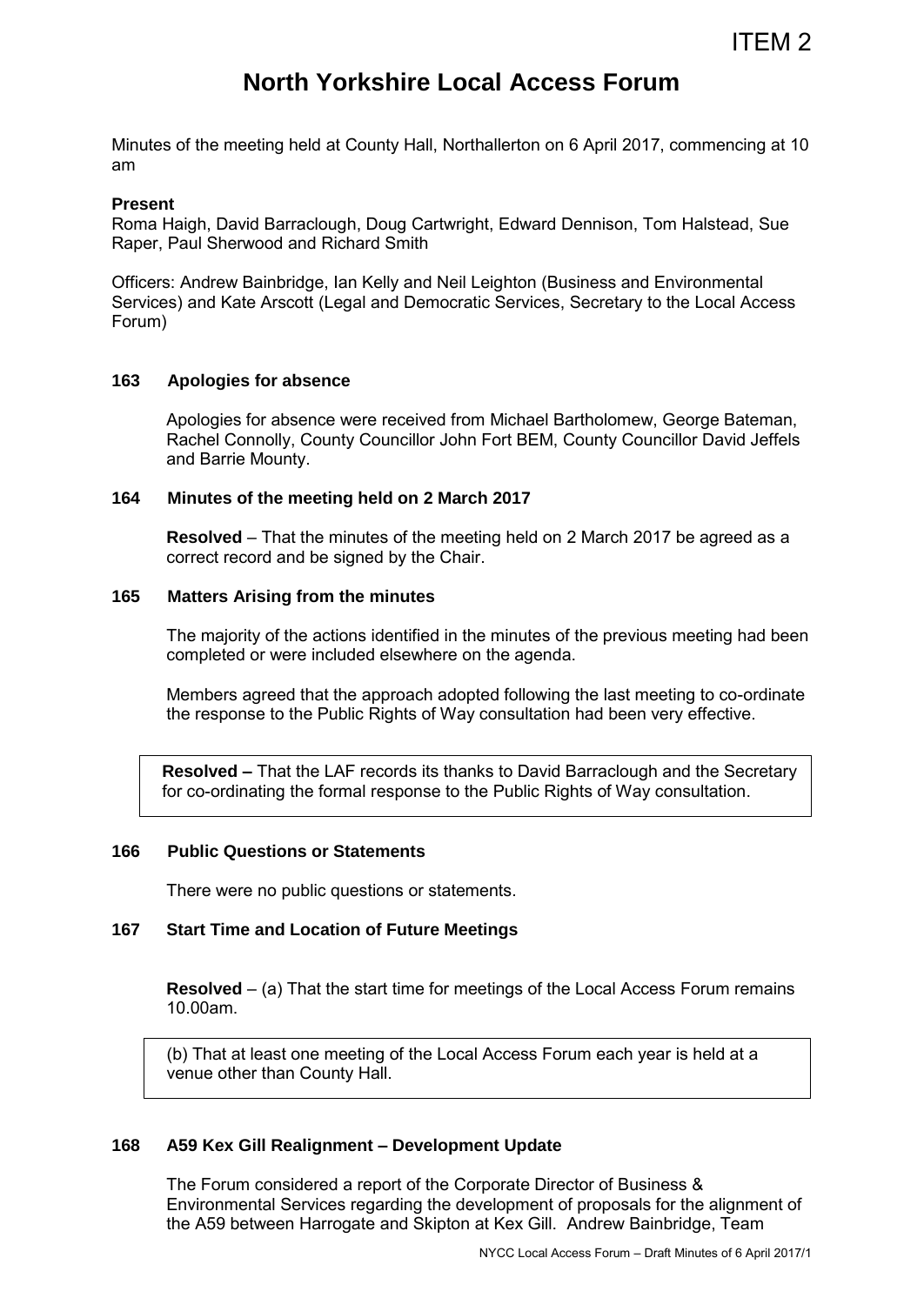Leader Local Transport Plan, attended the meeting to present the report and respond to Members' questions.

Andrew Bainbridge explained that the A59 is a key Trans Pennine route between Skipton and Harrogate, and improvements to the route ate part of a wider long term package of interventions aimed at improving east west connectivity between the East Coast and Humber Ports to Lancashire.

There was a long history of land instability and movement of the land above the A59 to the west of Blubberhouses at Kex Gill, resulting in a number of landslips and closures. Whilst short to medium term management measures have been undertaken, there was a need to develop a permanent solution.

A number of options for the realignment of the road were being considered and further detail would be brought to the Local Access Forum in due course. However, officers wanted to alert the LAF to the matter at this early stage. There were a number of Rights of Way in the area that would need to be taken into consideration in the development of detailed proposals.

Some members of the LAF expressed disappointment that it was not considered possible to convert the existing line of the A59 to a right of way once the realignment was in place, due to the existing safety concerns about the route.

The Chair welcomed early notice of the proposals and confirmed that the LAF would like to be involved as the proposals develop. She requested that budgetary provision for Rights of Way was included within the project from the outset.

**Resolved** – (a) That officers be thanked for bringing this initial report to the Forum at an early stage of the development process.

(b) That the Secretary liaises with Andrew Bainbridge to schedule a further report to the July or October meeting, at the next appropriate stage of the process.

## **169 Update on Working with Third Party Volunteer Groups to Assist with the Delivery of the Countryside Access Service**

The Forum considered an update on the pilot project to enable local volunteer groups to carry out work on the network. Ian Kelly, Countryside Access Manager, attended the meeting to present the briefing note and respond to Members' questions.

He outlined progress with the Lower Wharfedale Ramblers and a second pilot with Burton in Lonsdale Parish Council. Initial discussions were also taking place with Potto Parish Council, with further interested groups to be contacted over the next quarter. A full review of the pilot was about to begin.

Members of the LAF reiterated that various external stakeholders, including the Trail Riders Fellowship, remained keen to extend this method of service delivery to UURs.

Members were very keen to see as much progress made as possible as quickly as possible using volunteer resources. They asked for a report in the next 3-6 months to provide data on the work carried out by volunteers.

**Resolved** – (a) That the update be noted

(b) That the Forum receives a report in 3-6 months providing data on the work carried out by volunteers.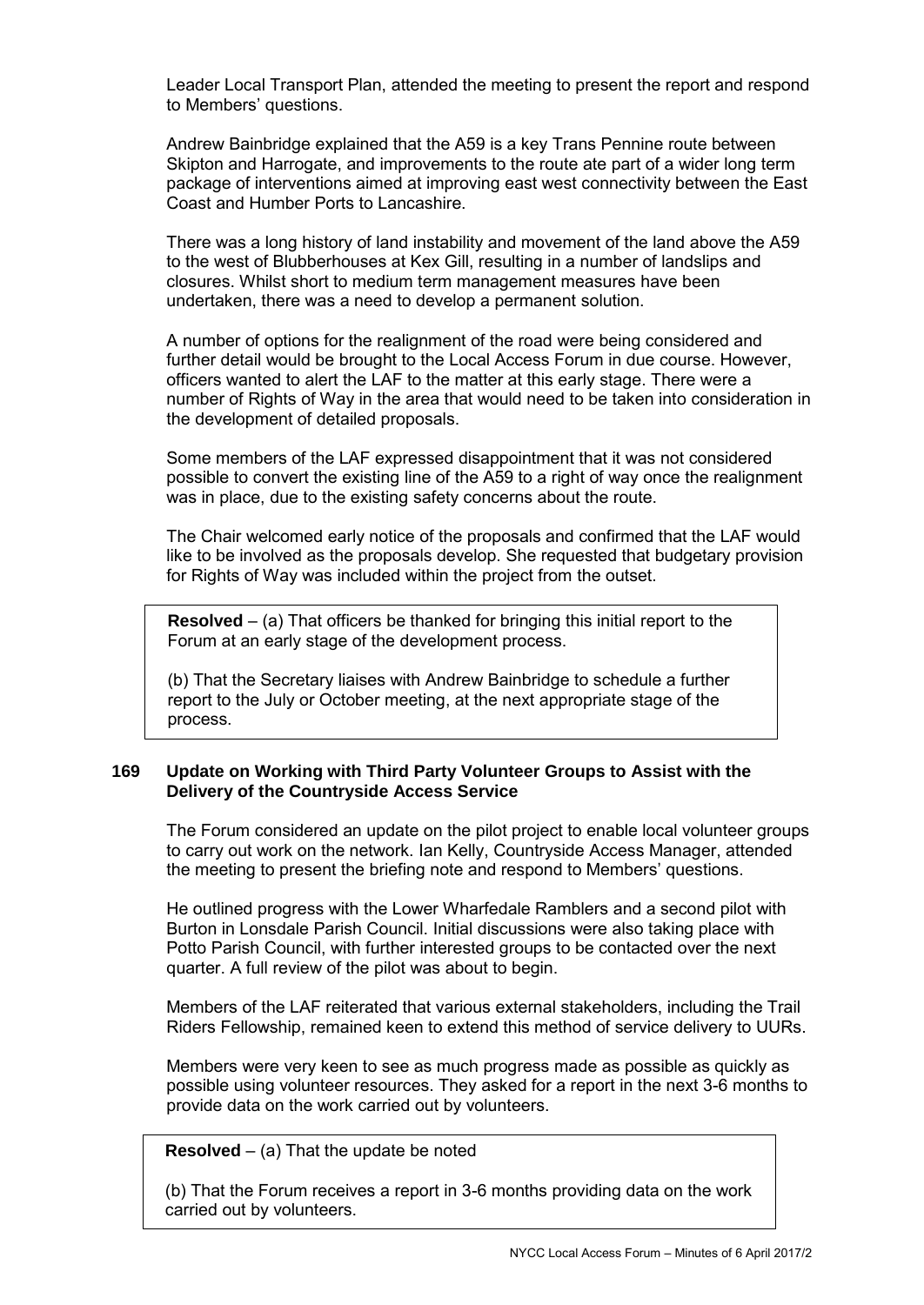# **170 Auditing the List of Streets**

The Forum considered a report of the Secretary, presenting a list of questions raised by the British Horse Society regarding auditing the List of Streets, which it had suggested that Local Access Forums may wish to raise with their local Highway Authority.

Neil Leighton, Team Leader, Network Management, attended the meeting and responded to Members' questions. He reminded members of the remit of the List of Streets, with reference to the report provided to the LAF in July 2016. Whilst members were pleased to receive reassurance that North Yorkshire County Council was not seeking to remove highways from the list of streets, they suggested that this should be formalised in line with the proposals set out in point 9 of the British Horse Society's document.

**Resolved –** (a) That the Forum welcomes the reassurance provided by officers with regard to removal of highways from the List of Streets.

(b) That, as part of the current review of the protocol for amending the List of Streets, the Forum recommends that North Yorkshire County Council considers adopting the following standard for the future as a safeguard: *"No highway (or part highway) should be removed from the list of streets, other than pursuant to a legal event, unless to correct a mistake where there has been consultation with local interests (such as the local access forum and parish council), the correction is fully documented for archiving and indexation, and the decision is taken transparently within the authority on the basis of a report by officers (eg by a committee or by the executive)."* 

# **171 2026**

 This item had been added as a standing item on the agenda at Members' request, to enable the LAF to discuss any new information regarding the 2026 cut-off date for the recording of public rights of way within the Definitive Map and Statement.

There was no new information to report on this occasion.

#### **172 District Council Updates**

The Forum considered a report of the Secretary providing an update on liaison with District Councils, including a summary of the work undertaken by Rachel Connolly with regard to the A1 project.

David Barraclough reported that he was following up the Scotch Corner development highways arrangements directly with Richmondshire District Council in the light of the advice from North Yorkshire County Council that it would not be appropriate for it to consult the Forum on any proposals referred to them by the District Council.

Roma Haigh noted that fracking was a significant issue in Ryedale. Doug Cartwright reported that he was getting to grips with the role of representative for the Scarborough area. Tom Halstead reported that he and Barrie Mounty were still awaiting a date to meet with the new lead Planning Officer in Selby.

**Resolved** – That the updates on liaison with District Councils be noted.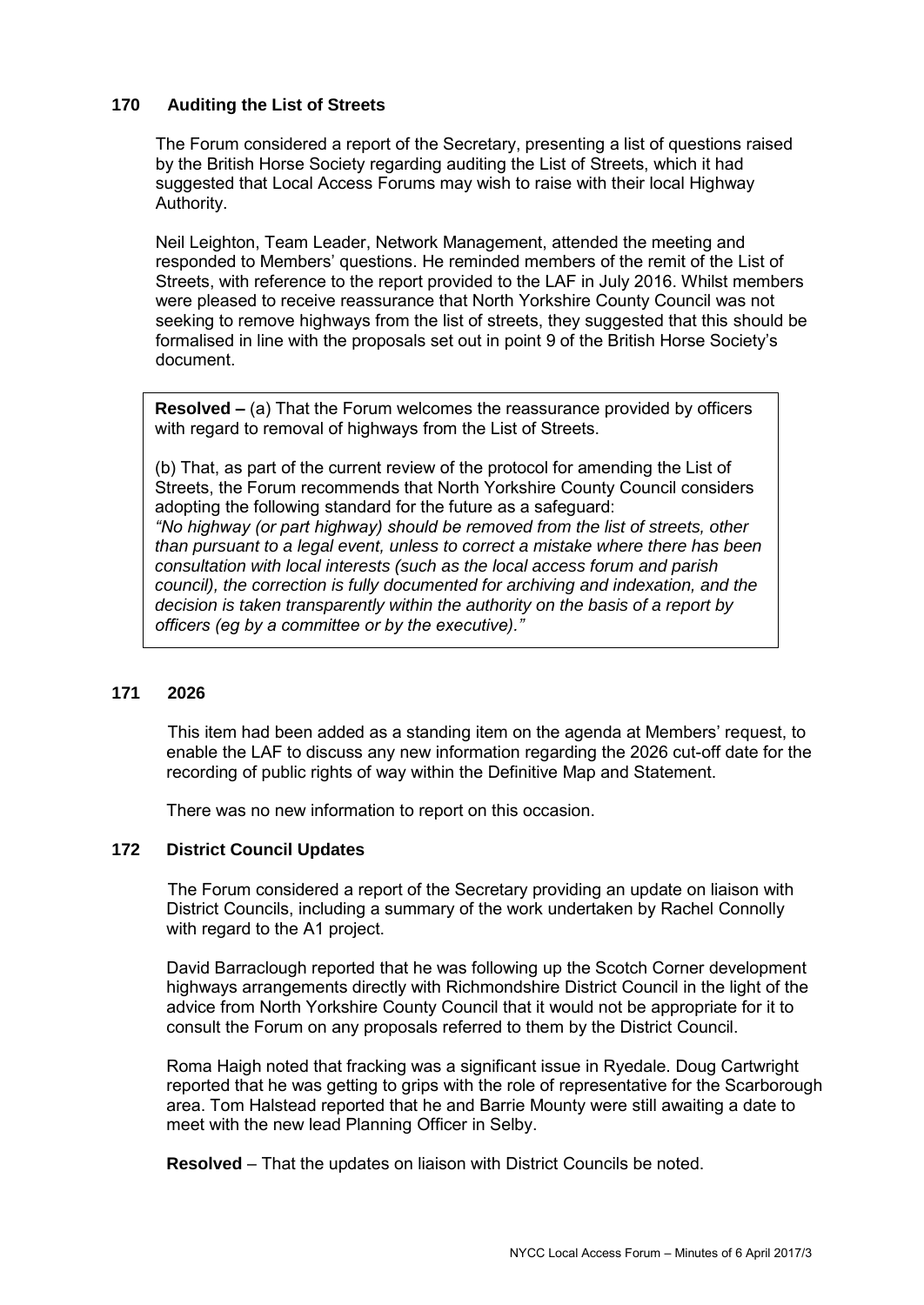# **173 National Conference and Regional Access Forum**

Members considered a report regarding attendance at the forthcoming LAF national conference and reporting back on the Regional Access Forum meeting on 8 March 2017.

**Resolved –** (a) That Roma Haigh will email Stephen Smith at HS2 to make him aware of the LAF's local representatives for the Selby area.

(b) That Roma Haigh will contact Catriona Cook of the North York Moors LAF to understand better the issues she is currently raising with North Yorkshire County Council, in case there is anything of relevance to the Forum.

(c) That Roma Haigh will attend the next Regional Access Forum meeting on 26 September 2017 in Bradford.

(d) That, subject to confirmation of his availability, Paul Sherwood will represent the LAF at the national conference in Birmingham on 21 June 2017.

# **174 Secretary's Update Report**

 Members noted a report from the Secretary updating the meeting on activity since the last meeting. The report covered the following items:

- Consultation responses North Yorkshire County Council's Executive considered the Joint Minerals and Waste Plan on 7 March 2017. All consultation responses were reported and noted, including those from the LAF.
- An update on the current position regarding the current status of Local Development Plans for each District Council area
- A proposal for the development of a web presence for the Forum
- Confirmation that no new Open Access restrictions had been notified by Natural England since the previous meeting

Paul Sherwood circulated an update on the Teesdale Way Project which had currently stalled.

**Resolved** – (a) That the report be noted.

(b) That the relevant District Council liaison representative be authorised to work with the Chair and the Secretary of the Forum to prepare a draft response on behalf of the LAF to any Local Development Plan consultations with a closing date before the next meeting of the LAF on 12 July 2017. This would then be circulated for consultation by the Secretary and a formal LAF response submitted by the Secretary to meet the deadline for each consultation.

(c) That the Forum agrees to the drafting of a webpage to be added to the North Yorkshire Partnerships website. Paul Sherwood to work with the Secretary to prepare this.

(d) That the update on the Teesdale Way Project provided by Paul Sherwood be noted and that Paul be thanked for continuing to monitor progress.